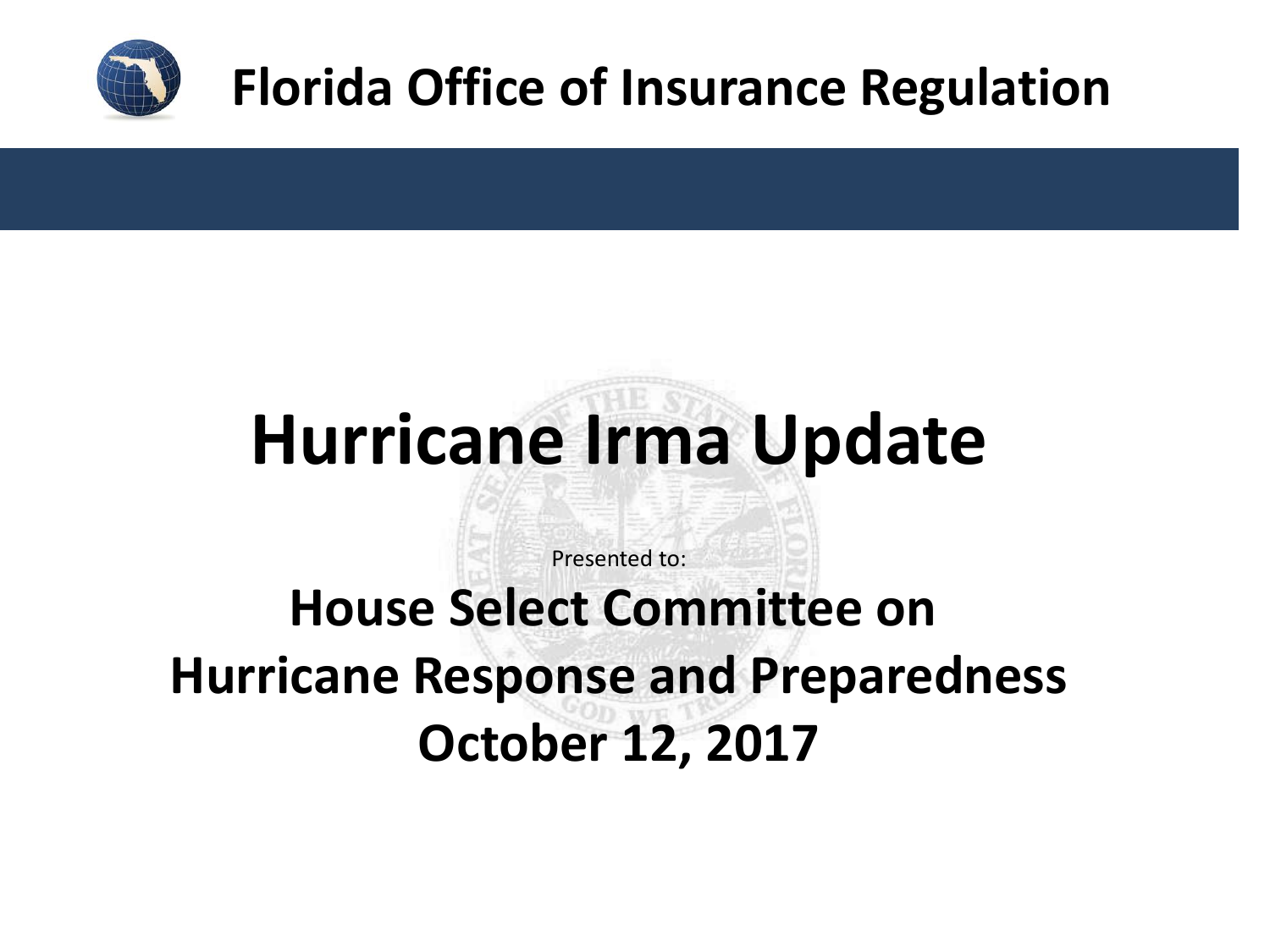

#### Pre-Hurricane Irma Actions Taken to Benefit Consumers

- Issued more than 18 consumer outreach announcements
- Prepared catastrophe claims data call for insurance company reporting
- Maintained close contact with insurance company presidents to determine unmet needs and stress importance of expediting claims handling for consumers
- Followed up on implementation of evacuation plans for more than 70 licensed continuing care retirement facilities in Florida
- Issued an early prescription refill notice to all health insurance companies
- Reminded consumers about available contact information for homeowners insurance companies to help in reporting a claim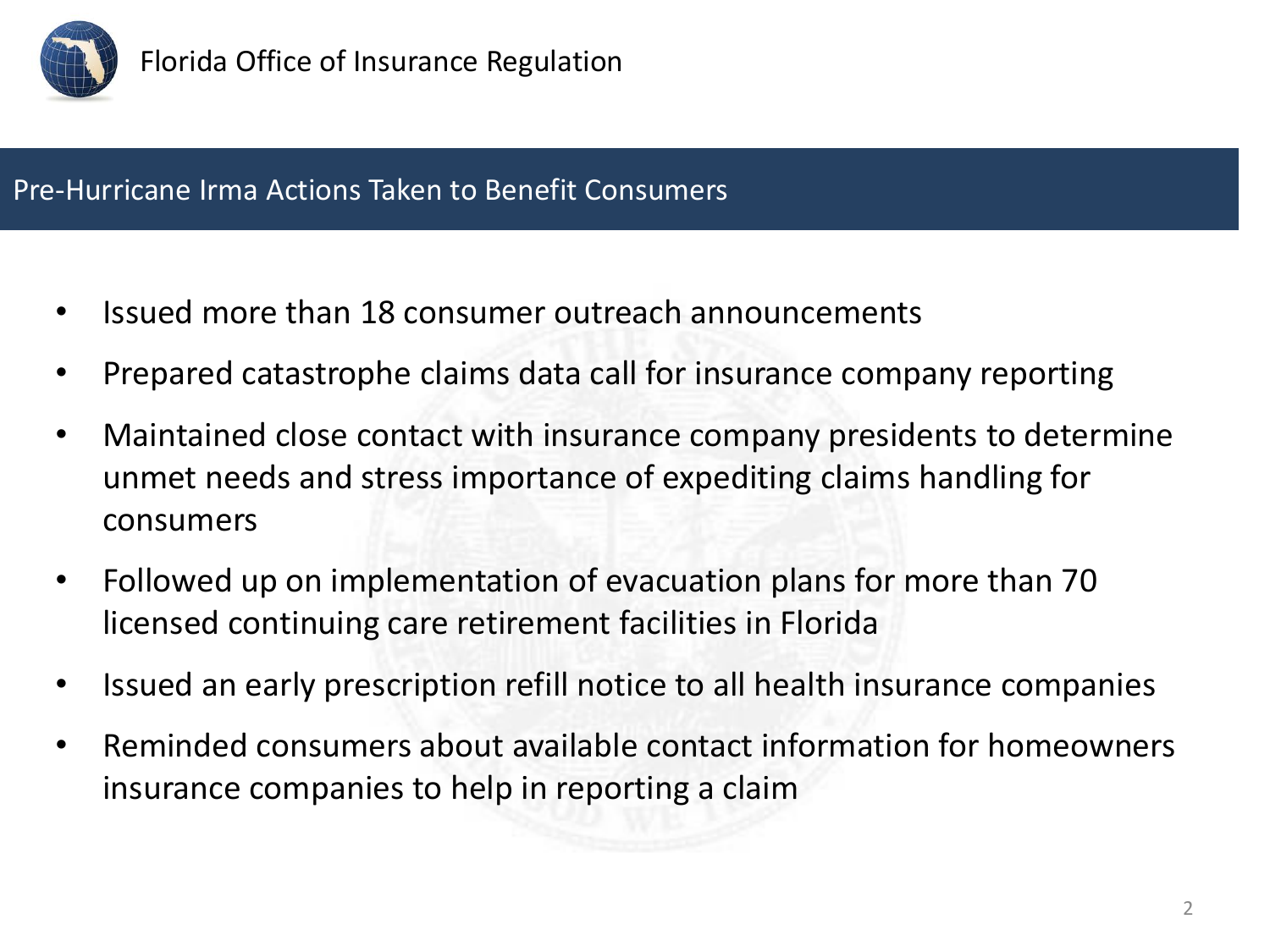

### Post-Hurricane Irma Actions Taken to Benefit Consumers

- Issued more than 78 consumer outreach announcements
- Monitoring consumer complaints received by DFS Consumer Services
- Met with Roy Wright, National Flood Insurance Program Director, to discuss flood claims affecting Floridians
- Activated catastrophe claims data call reporting for insurance companies
- Issued an Emergency Order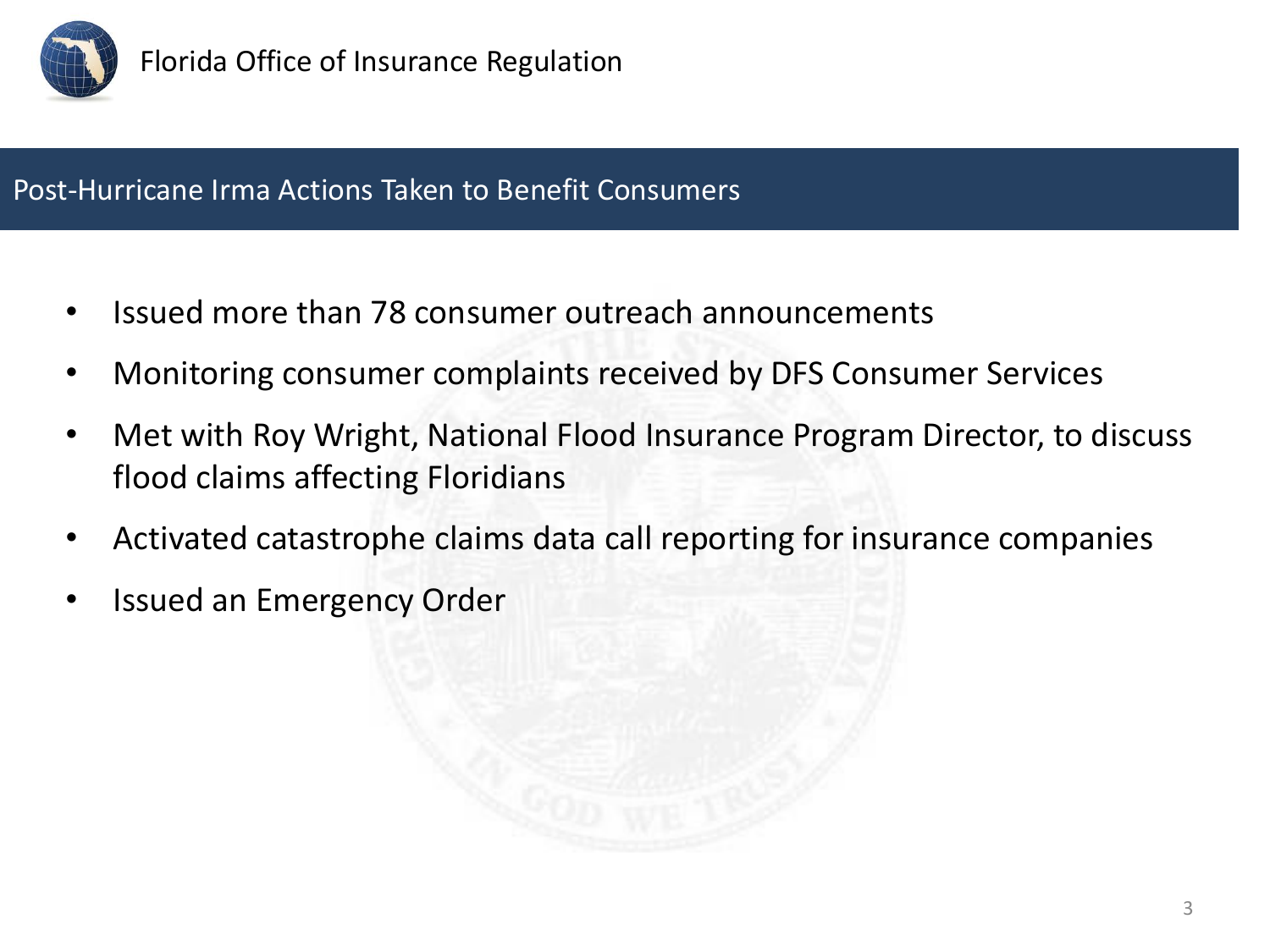

#### Emergency Order Issued in Response to Hurricane Irma

The Office issued an Emergency Order on September 13, 2017 that:

- Specifically prohibits cancellation or nonrenewal of any residential policy if the property sustained damage from Hurricane Irma until 90 days after it has been repaired;
- Broadly prohibits cancellation or nonrenewal of any insurance policy between September 4<sup>th</sup> through October 15<sup>th</sup>;
- To date, suspends over 300 new rate filings for rate increases from taking effect between September 4<sup>th</sup> through December 3<sup>rd</sup>